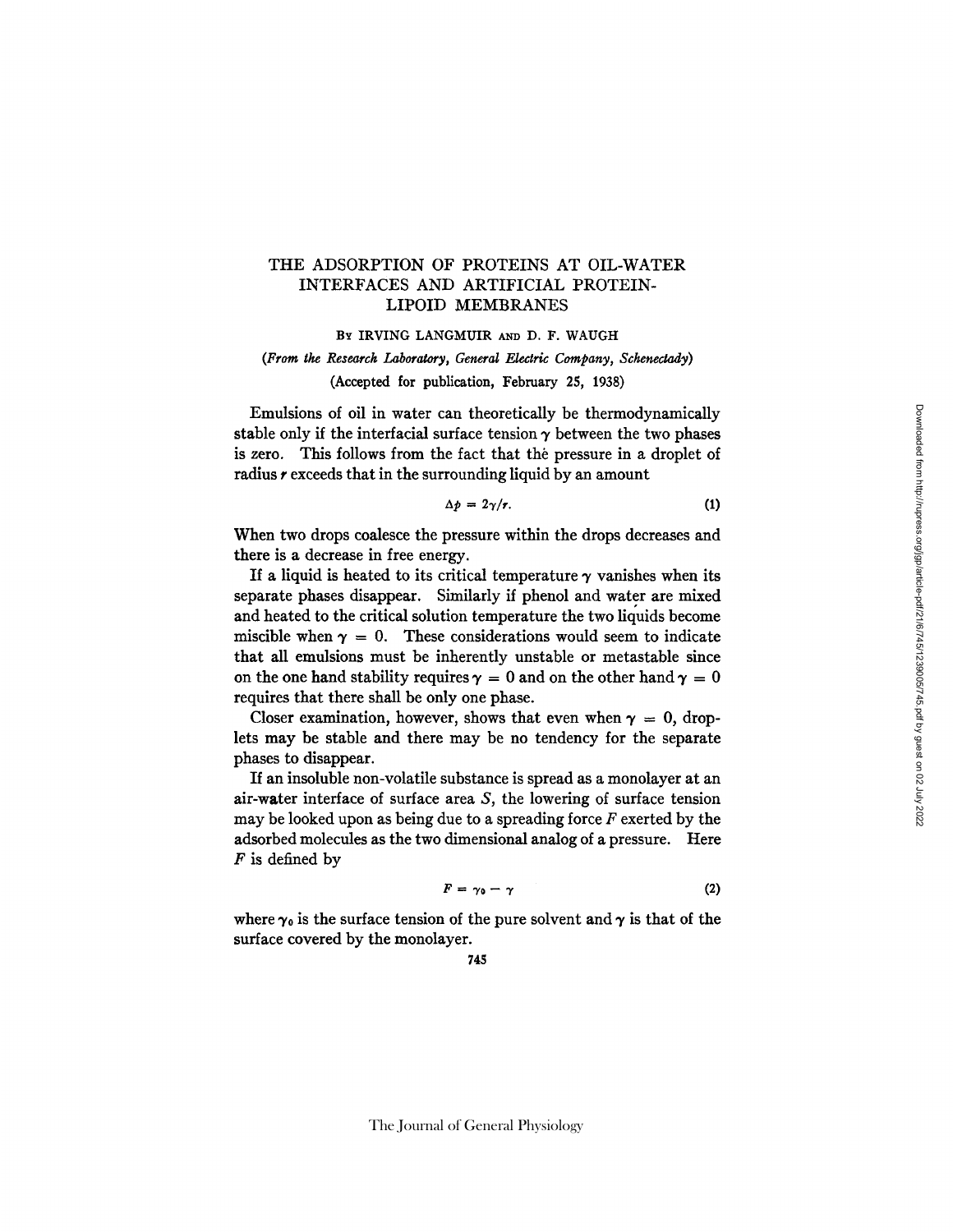In general F depends upon  $\sigma$ , the number of molecules/cm.<sup>2</sup>, in the monolayer and upon the temperature. The relation connecting these three quantities may be called an equation of state, and is the two dimensional analog to the equation which relates the pressure with the density and temperature of a gas.

If the free surface  $S$  is altered, as by moving a barrier, the total number of adsorbed molecules  $S\sigma$  remains constant. Thus for insoluble adsorbed substances  $F$  depends on  $S$  in a manner that can be calculated from the equation of state: In general  $F$  increases rapidly as S decreases.

A substance which lowers the surface tension of water but is appreciably soluble in water also forms an adsorbed film on the surface, and F is still related to  $\sigma$  and T by an equation of state. But now if the free area S is decreased  $S\sigma$  does not remain constant, for some of the adsorbed molecules can go into solution. The relation between the properties of the adsorbed film and the concentration  $\epsilon$  of the dissolved substance in the solution is given by Gibbs' equation

$$
dF/d\ln c = \sigma kT \tag{3}
$$

By combining this with the equation of state so as to eliminate  $F$ it is possible by integration to obtain an "adsorption isotherm" which gives  $\sigma$  in terms of c and T. On the other hand, if we eliminate  $\sigma$  we obtain an equation which we may call the "force-isotherm" that expresses  $F$  as a function of  $c$  and  $T$ .

With a solubility as great as one part per million, the amount of solute in the water phase is usually far greater than the amount adsorbed and therefore if S is changed  $c$  does not change appreciably and  $F$  remains constant. Thus even a slight solubility may have a profound effect on the relation between  $F$  and  $S$ .

Consider a droplet of oil in water containing a soluble substance which tends to be adsorbed at the oil-water interface. Thus  $\sigma$  in equation (3) is positive and F increases ( $\gamma$  decreases) as c increases. In some cases it may be possible to increase c to a point where  $\gamma = 0$ . Then no work is required to break a droplet into small ones. The total interfacial area is increased by subdivision of the drops but  $\gamma$ remains zero since new adsorbed substance at the interface can be taken up from solution.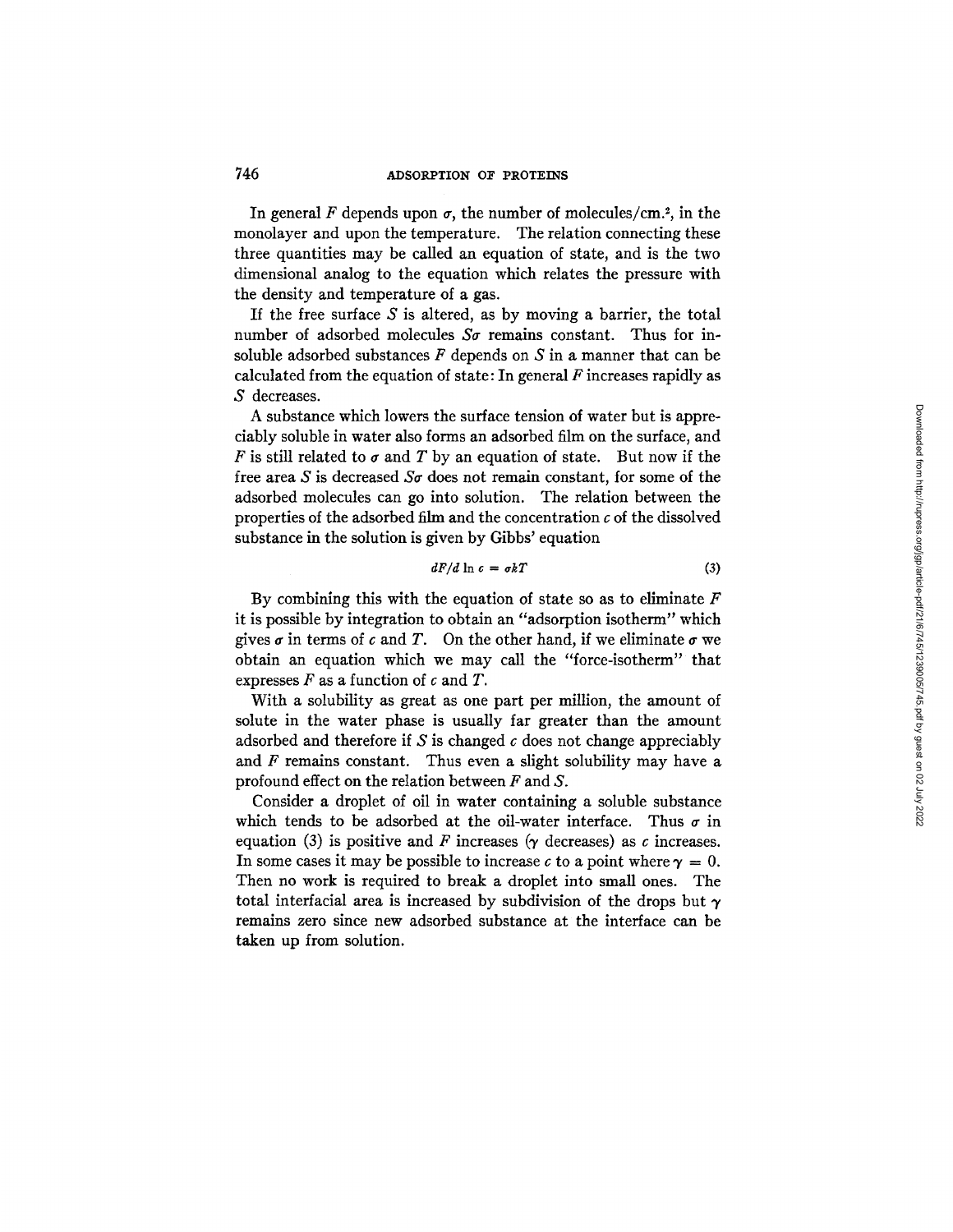Let us now take the case in which the substance adsorbed at the surface of the oil drops is insoluble in both the water and the oil. Consider a single droplet that has N molecules adsorbed on its surface S, so that

$$
\sigma = N/S \tag{4}
$$

With a sufficiently large value of N it is possible that F may be so great as to make  $\gamma = 0$ , which will occur if  $F = \gamma_0$ .

It is now no longer necessary that the two phases should disappear. Consider, for example, a droplet of spherical form for which  $\gamma = 0$ . If the drop becomes distorted its area increases, and therefore  $\sigma$  and F decrease and  $\gamma$  becomes positive. Any distortion of the drop from the spherical form brings into existence a force which causes the drop to return to spherical form.

If the amount of adsorbed substance is increased beyond that needed to make  $F = \gamma_0$ , or  $\gamma = 0$ , for the spherical drop, the drop will automatically increase its surface by assuming some non-spherical form, but  $\gamma$  remains zero.

According to this theory it seems possible to explain the existence of stable oil-water emulsions having an insoluble emulsifying agent adsorbed on the surfaces of the drops which have zero surface tension.

### *Protein Monolayers on Water*

Henri Devaux in 1903 found that egg albumin forms insoluble monolayers at an air-water interface. In a recent paper<sup>1</sup> he described experiments to measure the degree of insolubility. Egg albumin monolayers formed either by spreading from a solid fragment of the substance or from dilute solutions can be reversibly compressed to one-half area.

Since this protein is normally soluble in water, one would expect from equation (3) that the solubility would be enormously increased by compressing the film. For example, let us consider a protein monolayer at  $F = 0$  having an area of 1.0 sq. meter per mg. and assume a molecular weight of 35,000. This gives  $\sigma = 1.7 \times 10^{12}$  molecules/cm.<sup>2</sup>, and equation (3) at 20°C. gives d ln  $c = 220$  dF. A compression of the film from  $F = 0$  to  $F = 15$  should thus increase the solubility by a factor of  $10<sup>95</sup>$ .

<sup>1</sup> Devaux, H., *Compt. rend. Acad. sc.*, 1935, 201, 109.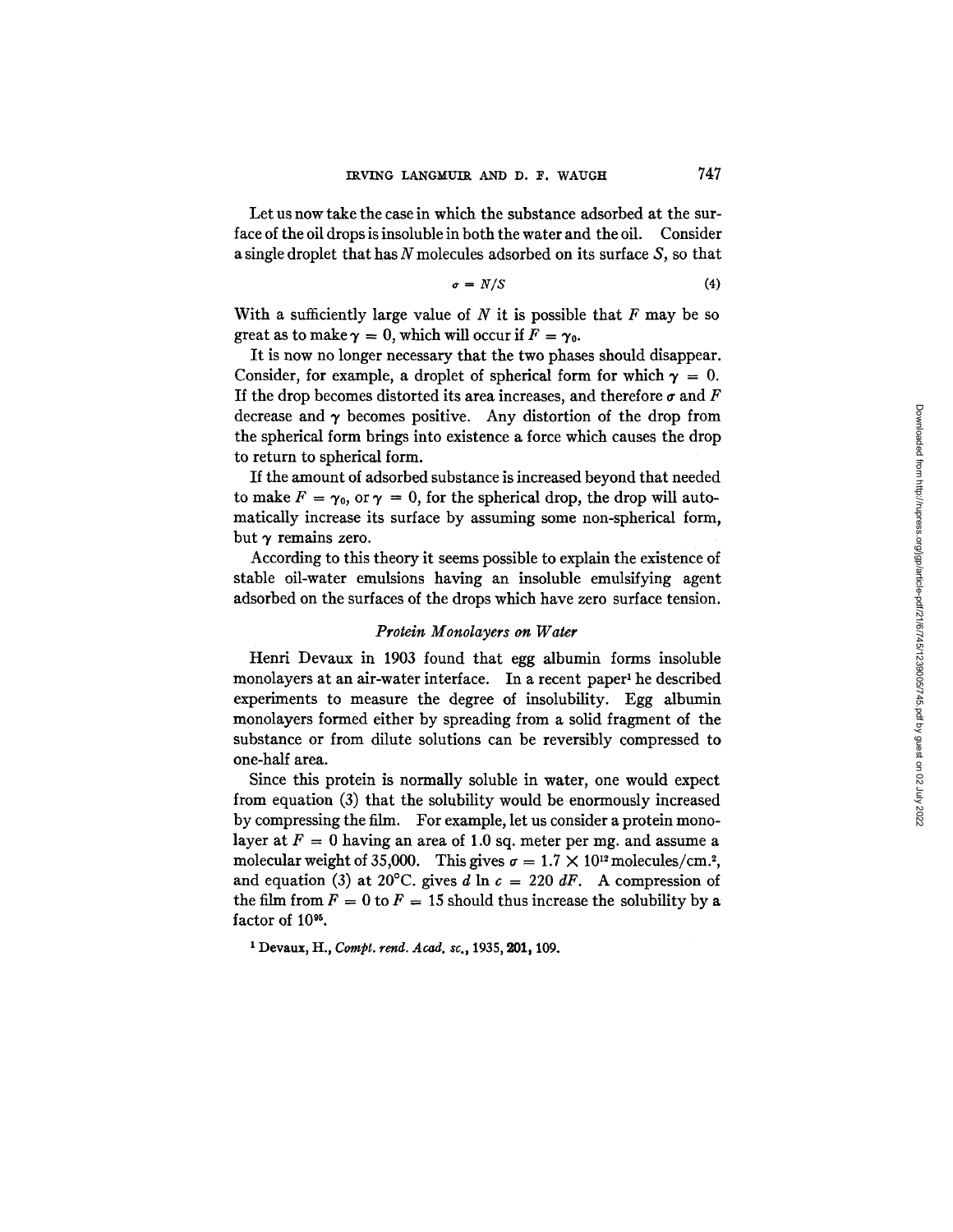## 748 ADSORPTION OF PROTEINS

Actually, however, the monolayer at all pressures seems to be wholly insoluble. In fact, the process by which soluble egg albumin spontaneously spreads to form a monolayer on the surface appears to be irreversible. Devaux showed that, after compression of the monolayer to about one-fifth of its area, the area returns nearly to its original value when the force is removed. With a compression to less than one-fifth area, there is a gradual loss of the power to expand completely and one can then observe minute folds in the film which become more pronounced the greater the degree of compression. However, even if the film is compressed to one-twelfth area or less there is no evidence of any solution in the underlying water. By crumpling the film into a very narrow strip it can be lifted off as a thread or fiber by means of a platinum wire. If this is placed, either wet or after drying, upon a fresh surface of water dusted with talc it is seen that there is no tendency whatever for this substance to spread.

Experiments by Mr. Schaefer in this laboratory with egg albumin, pepsin, insulin, and other proteins have confirmed this complete insolubility of protein monolayers.

Devaux,<sup>2</sup> with very dilute aqueous solutions of egg albumin in a tray 2 or 3 mm. deep, found that at concentrations greater than  $10^{-7}$ parts by weight a monolayer is gradually formed which is thicker than that which corresponds to  $F = 0$ . The diffusion of the protein to the surface at these low concentrations is very slow, so that in each experiment the solution was allowed to stand for 24 hours before the monolayer was tested. A definite portion of the monolayer between two barriers was then allowed to expand by moving these barriers apart, until the force  $F$  fell to zero as indicated by the action of talc when blown upon lightly. It was found that the higher the concentration of the solution the greater the expansion ratio. Multiplying this ratio by 11 Å, the thickness of the monolayer at  $F = 0$ , Devaux obtained the values given in the second column of Table I. With solutions more concentrated than  $10^{-6}$  it was necessary to replace the protein solution under the film by pure water in order to avoid the diffusion of a new supply of protein to the surface during the expansion of the film.

Devaux, H., *Compt. rend. Acad. so.,* 1935, 200, 1560.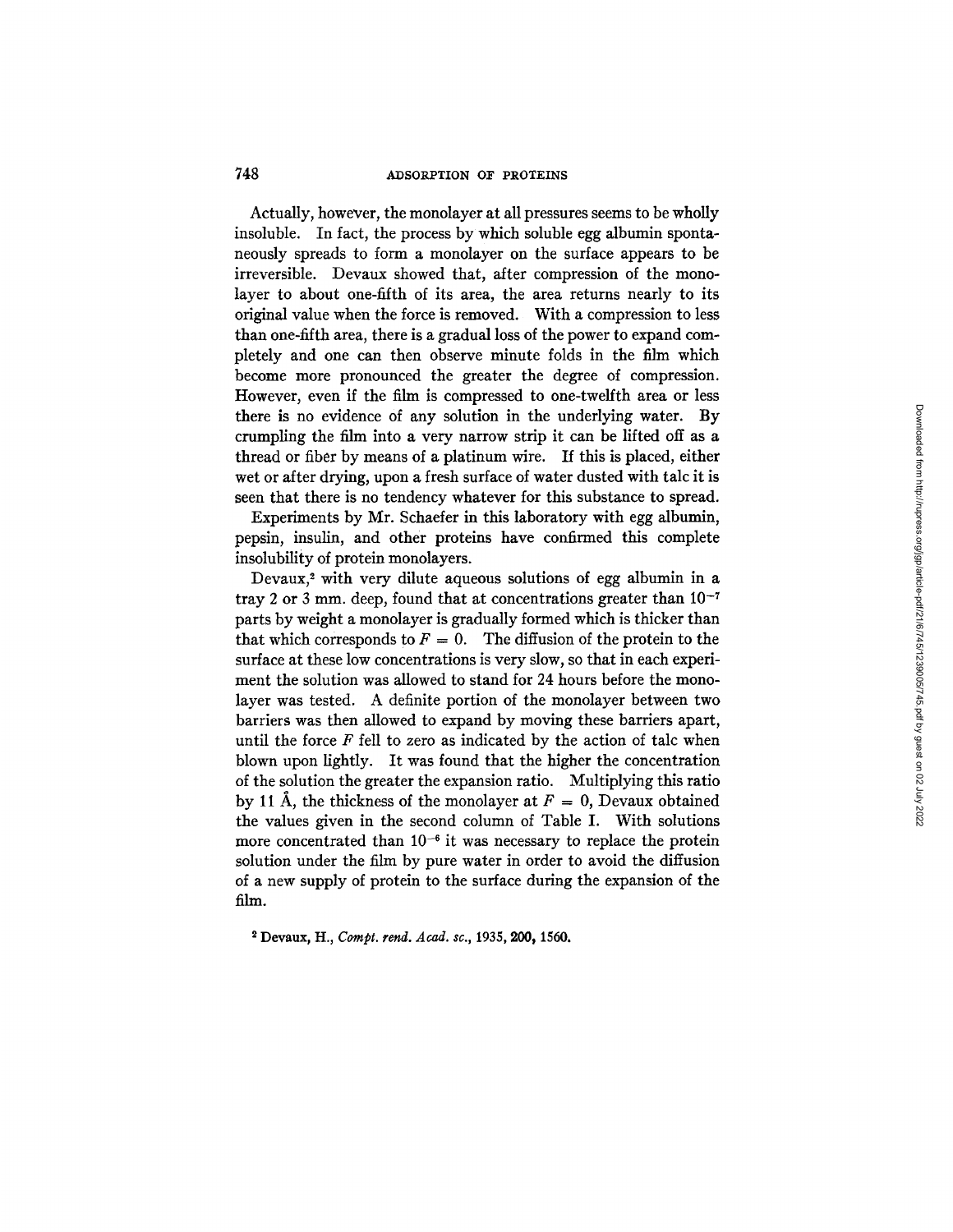**If we take Philippi's value of 1.15 sq.m./mg, for an egg albumin**  monolayer at  $F = 0$  and use the ratio of expansion as found by Devaux, **we obtain the data in the third column.** 

**The data in the last column are the approximate values of F needed to compress egg albumin monolayers to the various thicknesses given in column 2. These are rough determinations by Mr. Schaefer made with a commercial grade of egg albumin.** 

**It is evident that although the reaction between a protein solution and a monolayer is irreversible the pressure F builds up in 24 hours to a value that varies with the concentration of the underlying solution.. A kind** of pseudoequilibrium results.

| Protein concentration<br>parts by weight | Film thickness | $m^2/mg$ . | Ħ  |
|------------------------------------------|----------------|------------|----|
| $10^{-2}$                                | 46             | 0.28       | 33 |
| $10^{-3}$                                | 30             | 0.42       | 29 |
| $10^{-4}$                                | 24             | 0.53       | 25 |
| $10^{-6}$                                | 20             | 0.63       | 22 |
| $5 \times 10^{-7}$                       | 17             | 0.75       | 18 |
| $4 \times 10^{-8}$                       | 13             | 0.97       |    |
|                                          | 11             | 1,15       |    |

TABLE I *The Formation of Monolayers on Egg Albumin Solutions* 

The rate of change of F with log *c,* as given in Table I, corresponds to a value of  $\sigma = 4 \times 10^{13}$  molecules/cm.<sup>2</sup> according to equation (3), in the range of c from  $10^{-2}$  to  $10^{-6}$ . Combining this with the data in the third column, we find that the variation of  $F$  is as great as if the molecular weight of the proteins ranged from 2000 to 5000 However, since equation (3) is derived from thermodynamic principles, there is no reason to expect it to be applicable to the irreversible phenomena of Table I; so the foregoing calculation is of doubtful significance.

#### *Protein Monolayers at Oil-Water Interfaces*

The property of proteins of forming insoluble monolayers should make these substances particularly suitable for testing our hypothesis that stable emulsions can be formed containing droplets having zero surface tensions.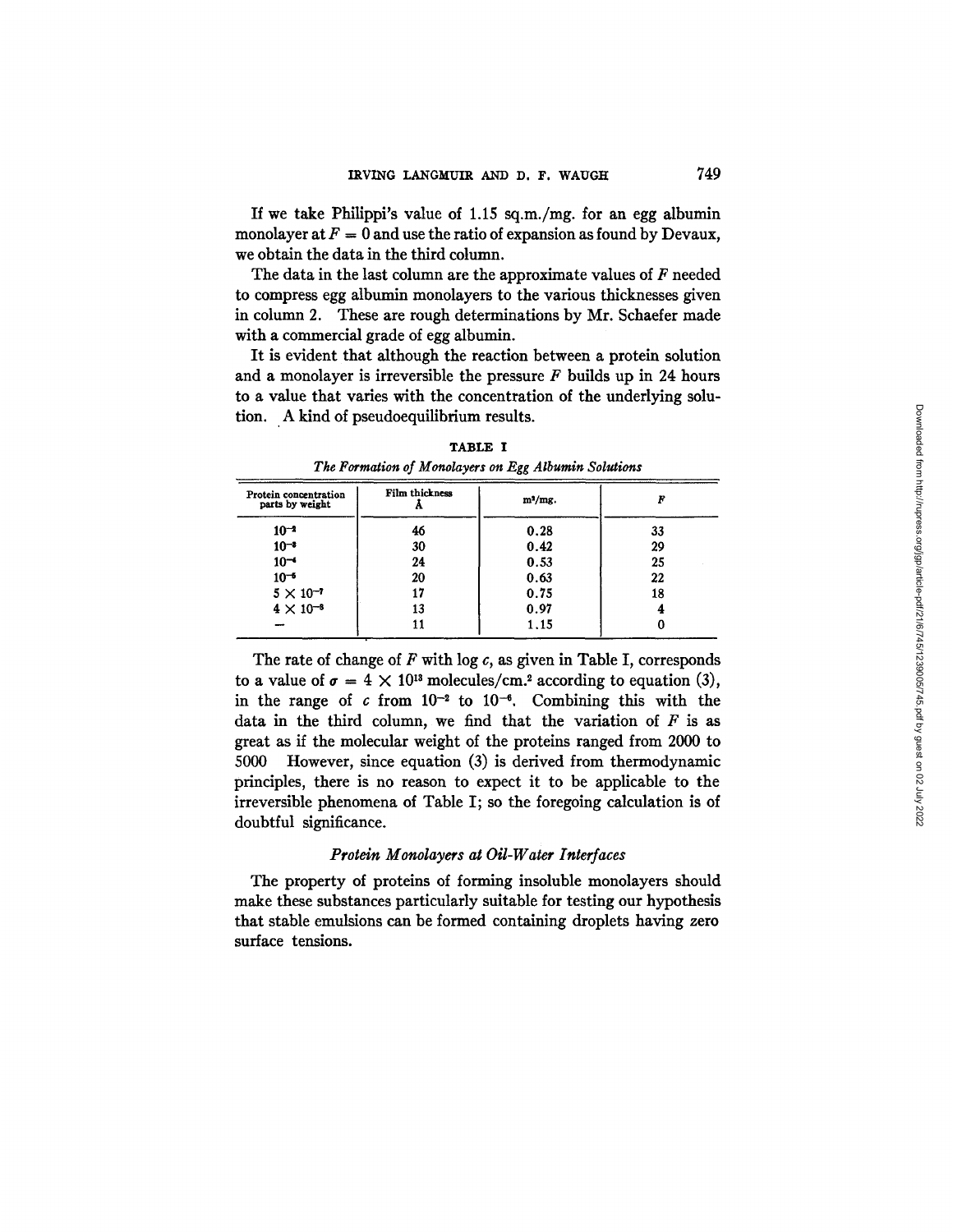## 750 ADSORPTION OF PROTEINS

A third paper by Devaux<sup>3</sup> describes experiments which have an intimate bearing on this problem. He took a solution of  $10^{-5}$  parts by weight of egg albumin in water in a flask, added some pure benzene, and shook it. With this concentration of protein the droplets of benzene rise, join with one another, and form a separate phase floating on the water. The protein is adsorbed at the interface. If the amount of protein is sufficiently small in relation to the area of the interface, the interfacial surface appears clear and brilliant. By increasing the amount of protein or decreasing the area of the interface, the surface becomes suddenly dull and cloudy, and when agitated the cloudiness varies irregularly over the surface. Devaux determined the amount of protein necessary to produce this peculiar appearance, and concluded that the amount needed is just sufficient to cover the interface with a monolayer of from 9 to 22  $\AA$  thickness, depending upon the pH of the solution. The cloudy appearance of the surface when the amount of protein exceeded a definite limit is due to the presence of minute folds of the protein membrane in the interface. The presence of folds at the interface should occur when  $\gamma = 0$  or when  $F = \gamma_0$ .

We have repeated these experiments of Devaux, using a long tube about 25 cm. long and 3 cm. in diameter. This tube is filled about one-third with protein solution and about one-quarter with benzene. After shaking, the tube is held in a horizontal position until the phases separate. By tilting the tube gradually toward the vertical position, the interfacial area can be decreased progressively until at a critical angle the cloudy appearance described by Devaux appears. We have also tried the Devaux experiment using light mineral oil and water and obtained substantially the same results.

With higher concentrations, such as  $10^{-3}$ , the droplets of benzene do not readily join together. They obviously have a very low surface tension, and a few drops are often seen which are drawn out into sharp points with a cloudy membrane over their surface, just as would be expected if the interracial tension were zero. However, even with concentrations of protein considerably above the critical value most of the droplets seem to have definitely a positive surface tension.

<sup>3</sup> Devaux, H., *Compt. rend. Acad. sc.*, 1936, 202, 1957.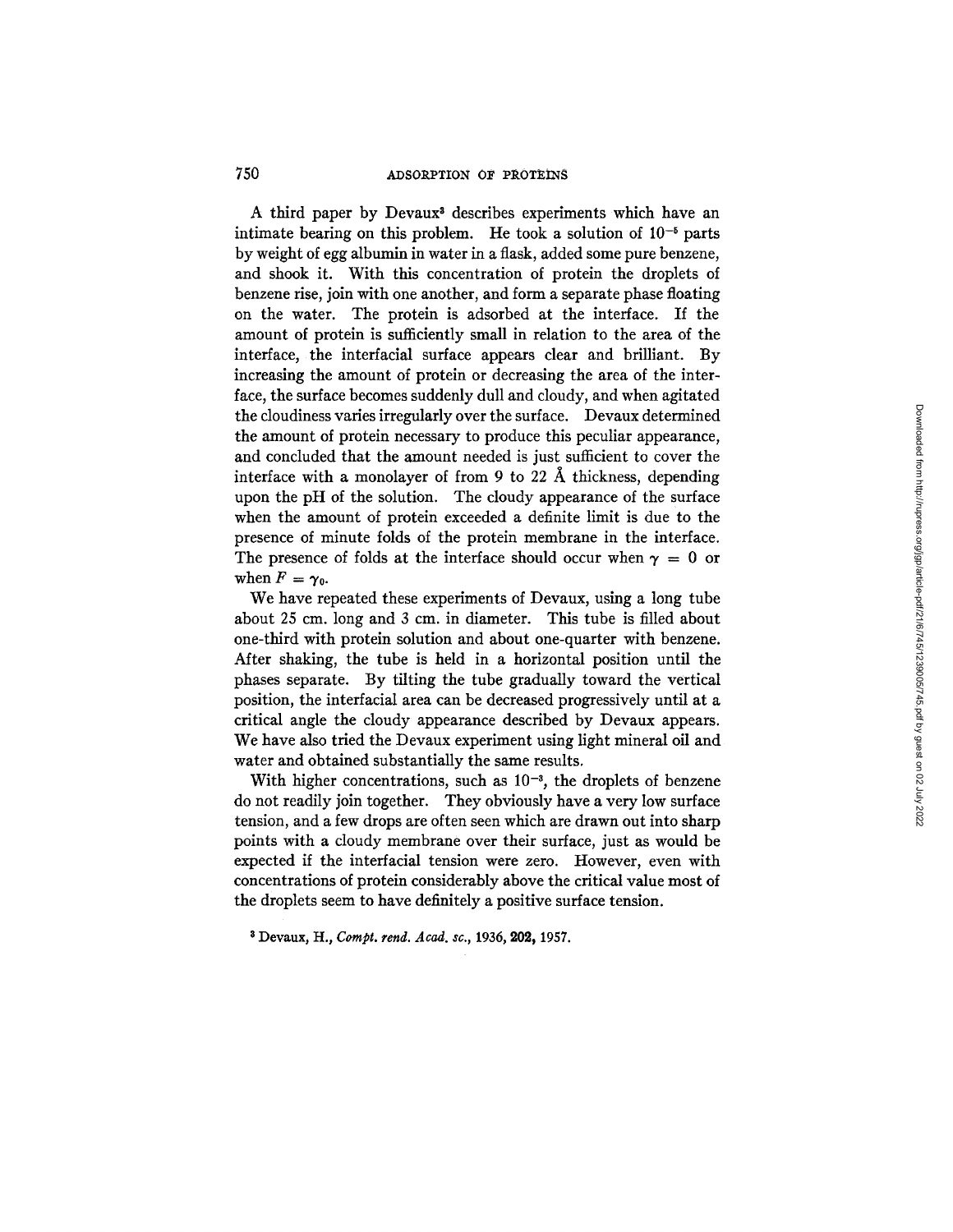Since  $\gamma_0$  for benzene-water is about 35 dynes/cm., the adsorbed protein film at the interface must be very highly compressed, and it seemed possible that at such high pressures irreversible changes occur like those observed at air-water interfaces causing  $F$  to decrease gradually below  $\gamma_0$ . It would therefore seem better to use a pair of liquids that have a lower interfacial tension than water-benzene.

## *Protein Membranes*

For many biological problems it would be desirable to have one or two monolayers of protein forming a membrane between two aqueous phases. Such a membrane may be expected to have some of the properties of a cell surface. It would be interesting to study its electrical properties and its permeability for various substances.

Mr. Schaefer and one of us, some months ago, made preliminary experiments in the effort to obtain such membranes. We found that a platinum wire loop (8 mm. diameter) or a plate perforated by small holes, when lifted up through water on which there is a monolayer of egg albumin subjected to a pressure of 30 dynes/cm, or more, retained a film like that from a soap solution. These films could frequently be dried in air without rupture. They were very difficult to see, for they reflected practically no light, as their thickness was far less than the wave length of light. Under the microscope with dark field illumination they became visible when punctured, for light was scattered from the edges of the hole in the protein film. Films of this kind in air do not seem to meet the needs of the biologist. We were not able to immerse such films in water without rupturing them.

Attempts to lower a platinum loop or perforated plate into water covered with a protein monolayer seemed in some cases to give membranes, but they were so fragile that the method did not seem promising.

We have recently attempted to build protein membranes by lowering loops or perforated plates through the interface between benzene and water at which there is an adsorbed protein monolayer, at a concentration which gives approximately  $\gamma = 0$ .

A 0.1 per cent solution of egg albumin in water in a beaker was covered with a layer of benzene. After a short time, on slightly agitating the beaker, the characteristic cloudy appearance of the inter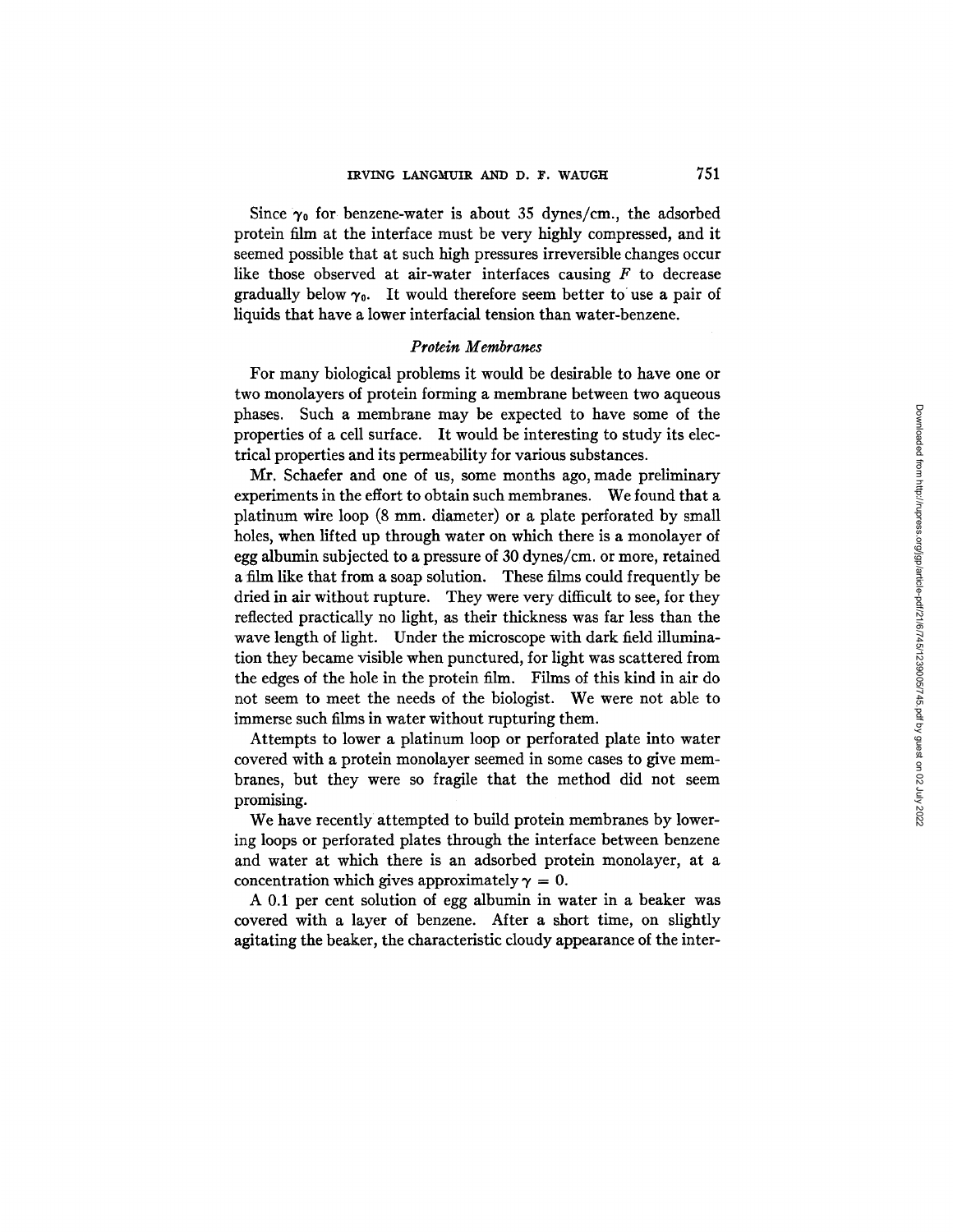face was seen. On lowering a wire loop through the interfacial film a membrane was formed which lasted at best about 20 seconds. It seemed that when the protein monolayers on the opposite sides of the loop came into contact by the gradual up-flow in the intervening benzene film, the membrane ruptured. Observation of the meniscus at the benzene-water interface during the lowering of the loop proved, however, that the interfacial surface tension was not zero. If it had been zero, there should have been no meniscus.

During the lowering of the loop through the interface there must be a radial in-flow of the protein monolayer toward the loop. These highly compressed protein films seem to possess a certain degree of rigidity like those on the surface of water, so that the surface tension may not equalize itself over the whole surface.

If the film is stretched by lowering the loop, the taking up of new protein from the underlying solution seems to be a very slow process especially when the film is highly compressed. For example, Devaux found that fragments of solid egg albumin would build up films of a thickness of  $65~\text{\AA}$  after 24 hours. Some experiments that we have made showed that within 10 minutes the presence of a solid fragment of egg albumin on the water surface raises  $F$  to about 18 dynes, which would correspond to a film of a thickness of only about 17  $\AA$ . The rate of arrival of protein molecules into the monolayer from the underlying solution probably slows up very rapidly as the thickness of the monolayer increases.

It seemed to us therefore that it would be desirable to have an interfacial film which had a surplus of folds in it before we attempted to build a membrane. We found that this could be done by lowering a chromium plated slide through the benzene-water interface, holding it under the water for a short time, and lifting it out again. The surface of the plate had been polished and made hydrophobic by covering it with molten ferric stearate and rubbing vigorously with a clean cloth to remove all but a monolayer of stearate.

The effect of lowering the plate through the interface was to carry down a film of benzene and to stretch the interracial film, thus decreasing its thickness so that new protein could rapidly be taken up by the film. On raising the plate, the protein monolayer which had been carried down by the plate returned to the interface between the bulk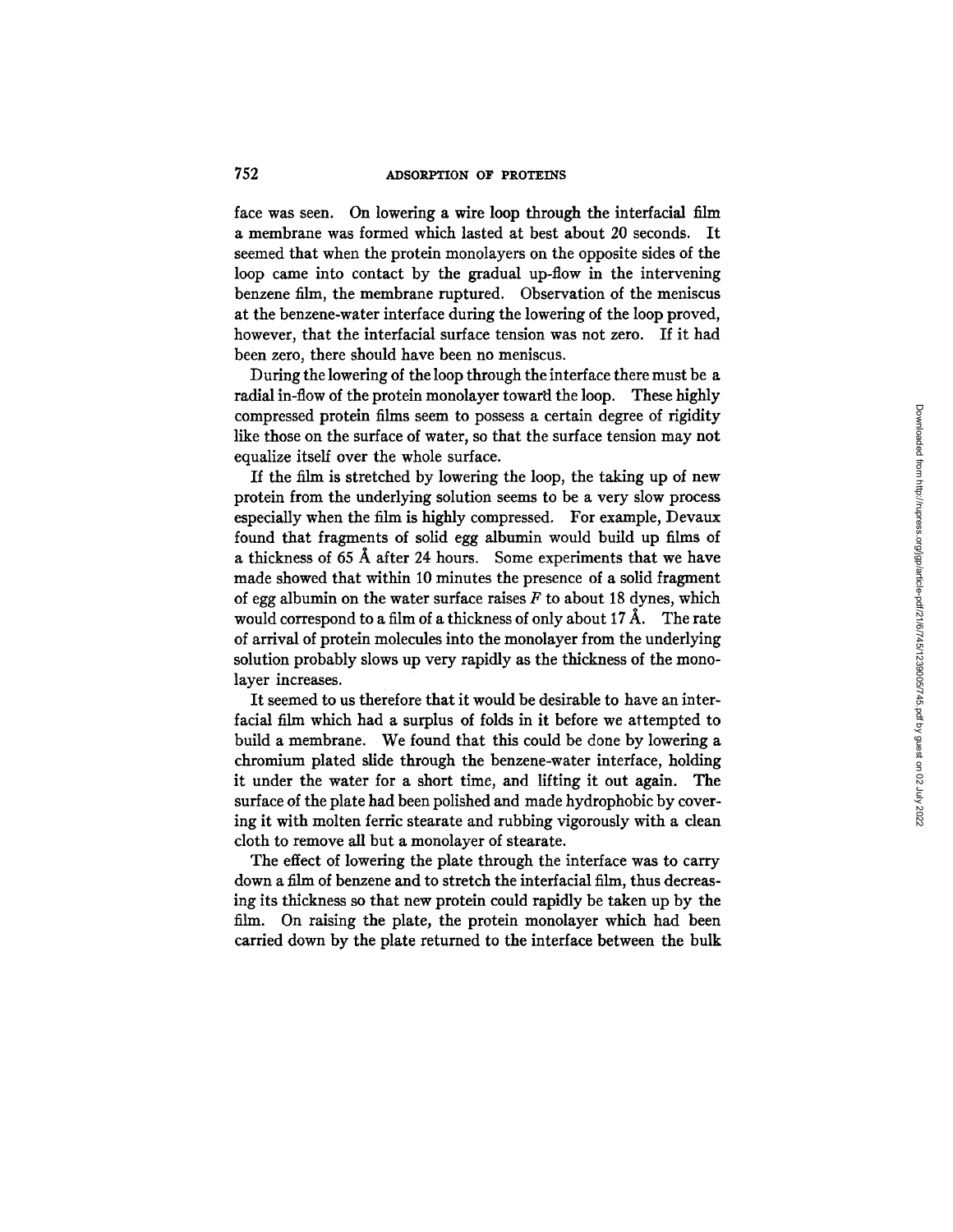phases of the water and the benzene, producing a circular area in the middle of this interface which was obviously greatly folded and far more cloudy than the surrounding surface, This *prestretching* of the surface gives an interfacial area much larger than the apparent one. After 10 to 20 seconds, however, the folds that were produced in this way seemed gradually to disappear, leaving the interface in its original condition. If the platinum wire loop was lowered through the interface, within a few seconds after prestretching, the membrane formed on the loop persisted for about 1 minute. While the wire frame was being lowered the folds produced by the prestretching were used up during the formation of the first part of the membrane. During this time there was practically no meniscus. The remaining portion of the membrane was formed under slight tension, as indicated by the meniscus; and this was probably responsible for the subsequent rupturing. When the membrane did break it disappeared completely.

In cell surfaces, besides proteins, there are present such substances as sterols and lecithin, which may be responsible for the stability. We tried some experiments therefore in which we added cholesterol to the benzene, but without appreciably improving the results.

The addition of 0.5 mg. of lecithin per cc. of benzene greatly improved the results. A layer of this solution over a 0.1 per cent solution of egg albumin in water gave membranes which lasted several minutes without rupturing and when they finally broke it was seen that there was only a small hole near the center of the film. The hole, however, grew rapidly in size until the Devaux crinkling effect was seen around the edges, indicating that the interfacial surface tension had then become zero. A partly ruptured membrane having a hole covering one-fifth of its area remained unchanged for several hours.

The rupturing of these membranes was overcome by prestretching the interfacial film between the dilute lecithin solution and the aqueous protein solution. The hydrophobic chromium plate is lowered into the interfacial film for about one-half minute. On withdrawing it there is a large circular area on the interface having a great number of folds which show little tendency to disappear, indicating that the lecithin greatly stabilizes the interracial film and prevents it from contracting or collapsing. If a wire loop is dipped into the vicinity of these folds, a membrane is formed which, although covering the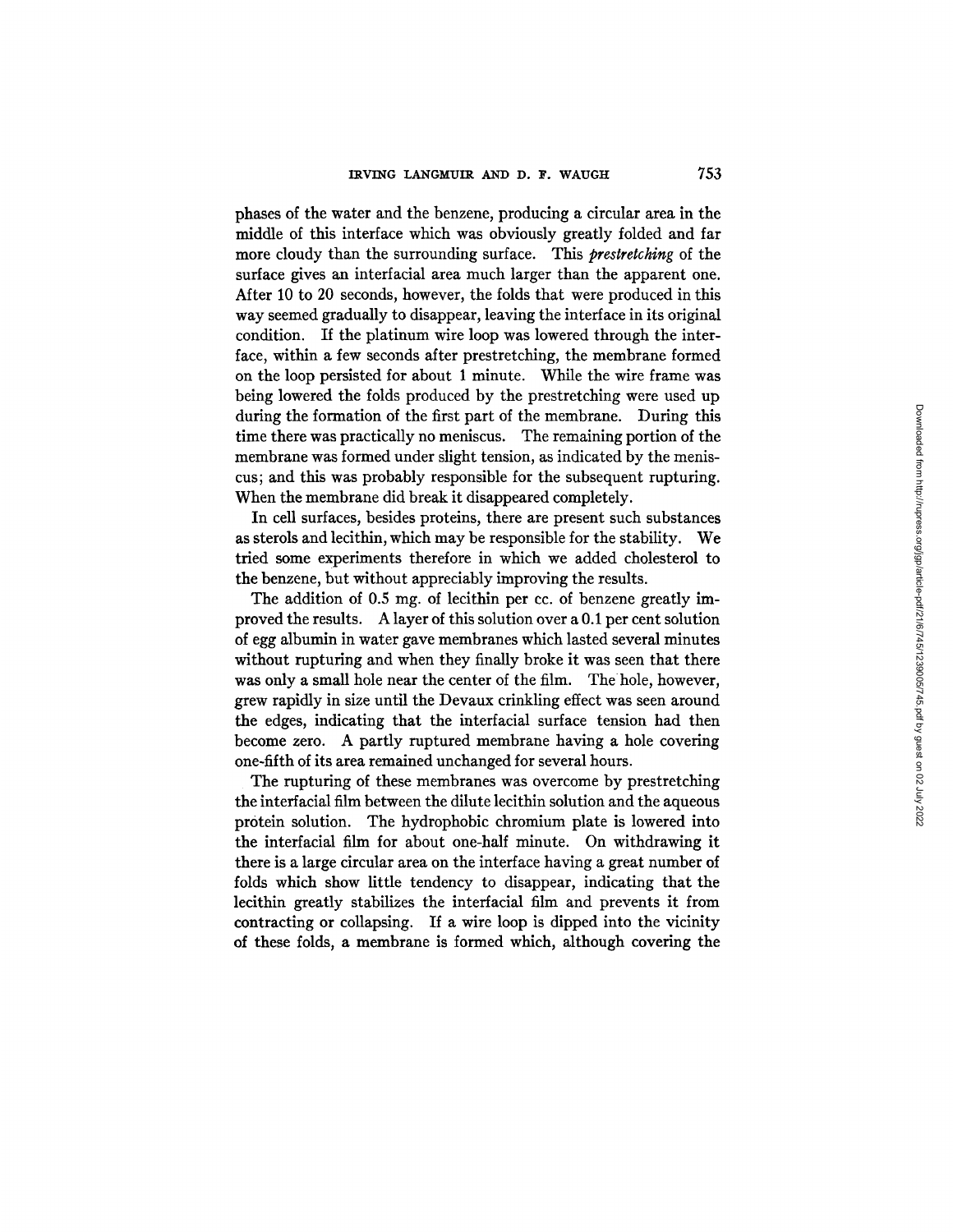## 754 ADSORPTION OF PROTEINS

total area of the wire loop, shows the Devaux cloudiness. These membranes if undisturbed show no tendency to rupture. We made several of these membranes on separate wire loops suspended in the water phase from the sides of the beaker. By perfusing the vessel with a very slow stream of distilled water, the benzene, the interfacial film, and the protein solution were slowly washed away, leaving the intact membranes in pure water. The benzene which was originally between the two protein monolayers was presumably dissolved by the water, since it is appreciably soluble in water. The membrane probably therefore consists of two layers of protein separated by one or two monolayers of lipoid.

The failure to obtain good protein membranes without the lecithin and the disappearance of the folds in the interface produced by prestretching are probably caused by a gradual crumpling of the protein monolayer at the interface due to formation of cross linkages between the molecules, resulting in a kind of denaturation of the film. The difficulty thus seems to be due to the fact that  $F = 35$  is too large a spreading force for a pure protein to stand indefinitely. A pair of liquids showing lower interracial energy might solve the problem. The lecithin, however, seems to enable the film to withstand this pressure.

It seems possible that by the addition of a substance that would lower the interfacial tension a similar result might be obtained. We tried the effect of the addition of ethyl alcohol, but we did not find any improvement in the protein films by its use. This may well be due to a displacement of the adsorbed alcohol by the protein.

5 ml. of saturated cetyl sulfate solution injected into 100 ml. of the protein solution under the benzene made it much easier to get the Devaux effect and it persisted longer. Traces of such substances may facilitate the building of membranes. Using an egg albumin solution without added substances the Devaux effect produced by gently tapping the beaker was very much more pronounced after the protein solution had been allowed to stand for 24 hours in contact with the benzene. This suggests that after long periods of time the value of  $F$ can finally rise to 35 in spite of the initial tendency to collapse.

#### *Stabilization of Oil-Water Emulsions by Proteins*

Observations of the surface tensions of globules of benzene in dilute protein solutions seemed to indicate that in most cases the surface